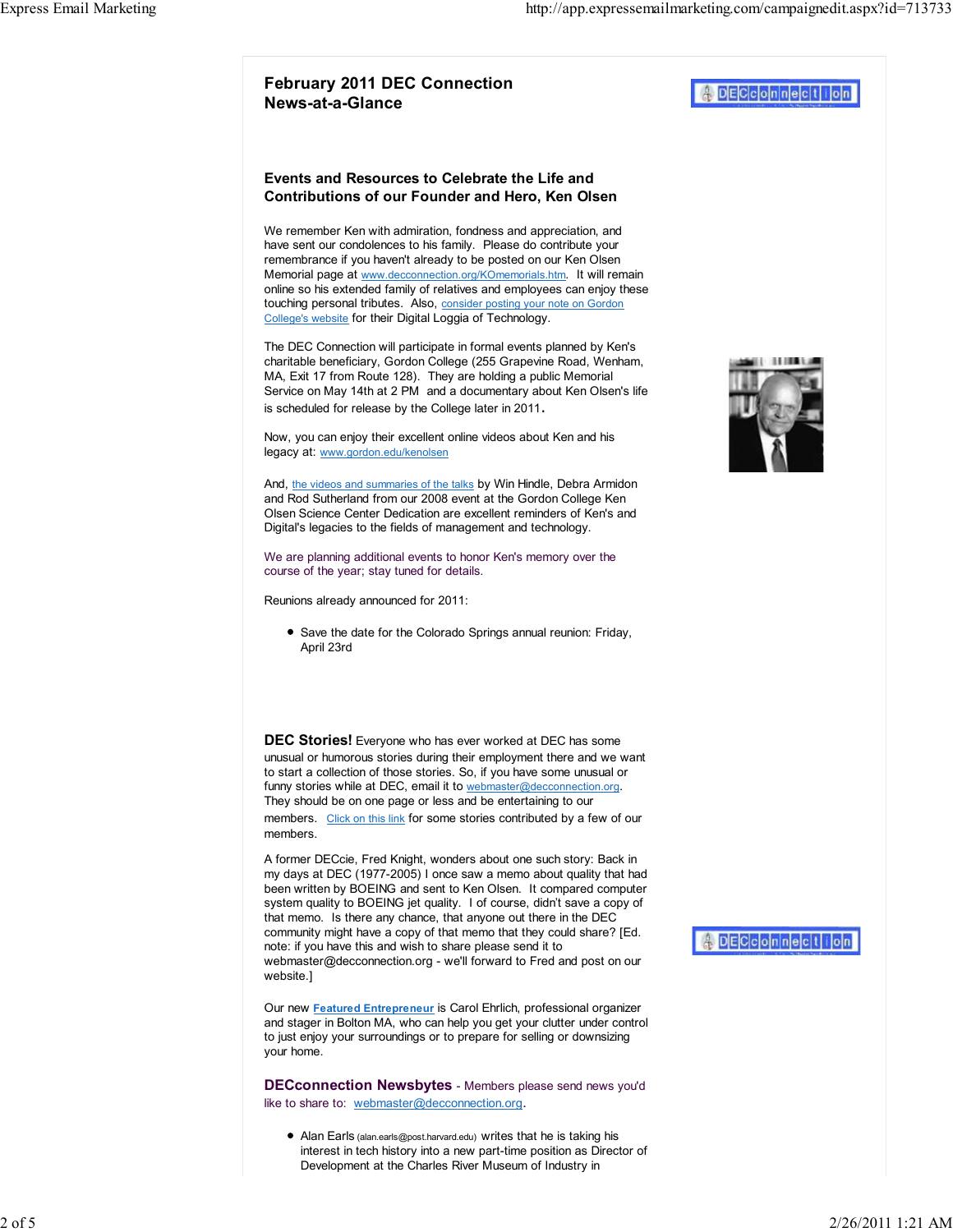Waltham, MA. [Ed. note: Alan published a definitive work about Digital in 2004. ]

- Joanne Masingill (masjoanne@aol.com) writes: Lon and I became Florida residents in 2010 since we are now spending 7 months in Florida. We enjoy the outside life in Florida but still think of ourselves as northerners. 2011 marks our 30th wedding anniversary and we have plans for a wonderful month long trip including a transatlantic cruise and 2 weeks in the UK.
- **From Bob Schuetz** (rischuetz@aol.com): "My company, floatstorage.com®, that DEC Connection was gracious to report on a while ago, is going strong. I recently split this site to create a second one, urbanpatioliving.com, which carries non-pool items. I am having a "ball" exhibiting at trade shows, working with manufacturers to take on new products, and most important, processing orders! With the new website I will be exhibiting at shows such as the Dallas Home & Garden Show, which will give me more exposure and allow me to market smaller pool toys and devices , and some unique products like contemporary LED lights. If you have neck and back pain check out the new NEKDOODLE<sup>™</sup> on my website. I enjoy reading DECconnection and I continue to be impressed with the number of "DECies" that contribute articles and updates. A great idea - let's keep it going!"
- Cori Ashworth (cori@careercontinuum.com) writes: I am now a career and management coach, working with local and remote clients and organizations. My website is CareerContinuum.com.
- From Greg Hoffman (ghoffman@intermap.com): I was a member of the HR group in DEC Colorado Springs Operation from 1987 to 1993, joining Quantum Corp. in 1993 when they purchased the major portion of the disk drive business from us. I am now working with a small high technology Geospatial company in Englewood CO as their HR leader. The DEC network continues to amaze me... I wonder if Ken ever really understood the magnitude of what was created here!
- Pat Molloy (pat@thesalesalliance.com) writes: I live in paradise (Marco Island, FL), but I am not able to spend as much time here as I would like. I have been running my own consulting business for 13 years (lucky 13) and part of that work is to deliver workshops to high tech sales and partnership teams. Last month I was in Chicago (twice), Costa Rica and Seattle, and this month I am heading to Prague and Dubai. What incredible opportunities my clients give me. I am truly blessed. Looking forward to hearing news from other members.
- From Geri Wetzell (ghwetzell@msn.com): The DEC Connection is a great idea. I worked at DEC from 1979 to the first buyout in 1990, starting in the Mill as a TAG (Temp. Assistant Group) to working in GIA Mfg. as a Project Specialist. Loved it, fun jobs, DECworlds, fun travel, the end of an era. I am retired living in VT and FL in the winter.
- Jerry Bernath (bernathbibi@gmail.com) , former Digital sales exec now retired in FL and his boat BiBi, writes: "I am having smooth sailing in the Bahamas, but right now I am at anchor here in George Town, Exumas. You can Google the place and see what it is like. In 2 weeks there will be a cruising regatta here that lasts for 13 days with lots of events -- boating, trivia, Texas Hold'm, Bocchi ball, baseball, golf, etc. I am The Golf event chairman. We build a 9 hole course on the beach and play the event before the Tide takes the course away! It's lots of fun. I shall be back to Florida late April." Jerry s/v BiBi
- Lois Levick (loislevick@earthlink.net) writes that she is headed to New Orleans along with other UMass alumni for a Home Building Community Service Trip to help Katrina victims. The team will be there for one week to help people in need of assistance.
- From Royce Fuller (roycefuller@verizon.net): "I have been retired for 7 years from Bank of America, which I joined after Compaq selected me for outplacement. My wife and I own and manage 3 multi-family rental properties in Maynard and Acton as our "retirement jobs" and I enjoy golf, skiing and travel for my recreation. I am happily anticipating a grandson, due any day now, to join my 5 other grandchildren."
- Giorgio Corsi (giorgio.corsi@wanadoo.fr) writes: "I am currently living in Vienna, Austria but commuting regularly to France and Italy. I am enjoying my retired status and I also do some consulting on HR